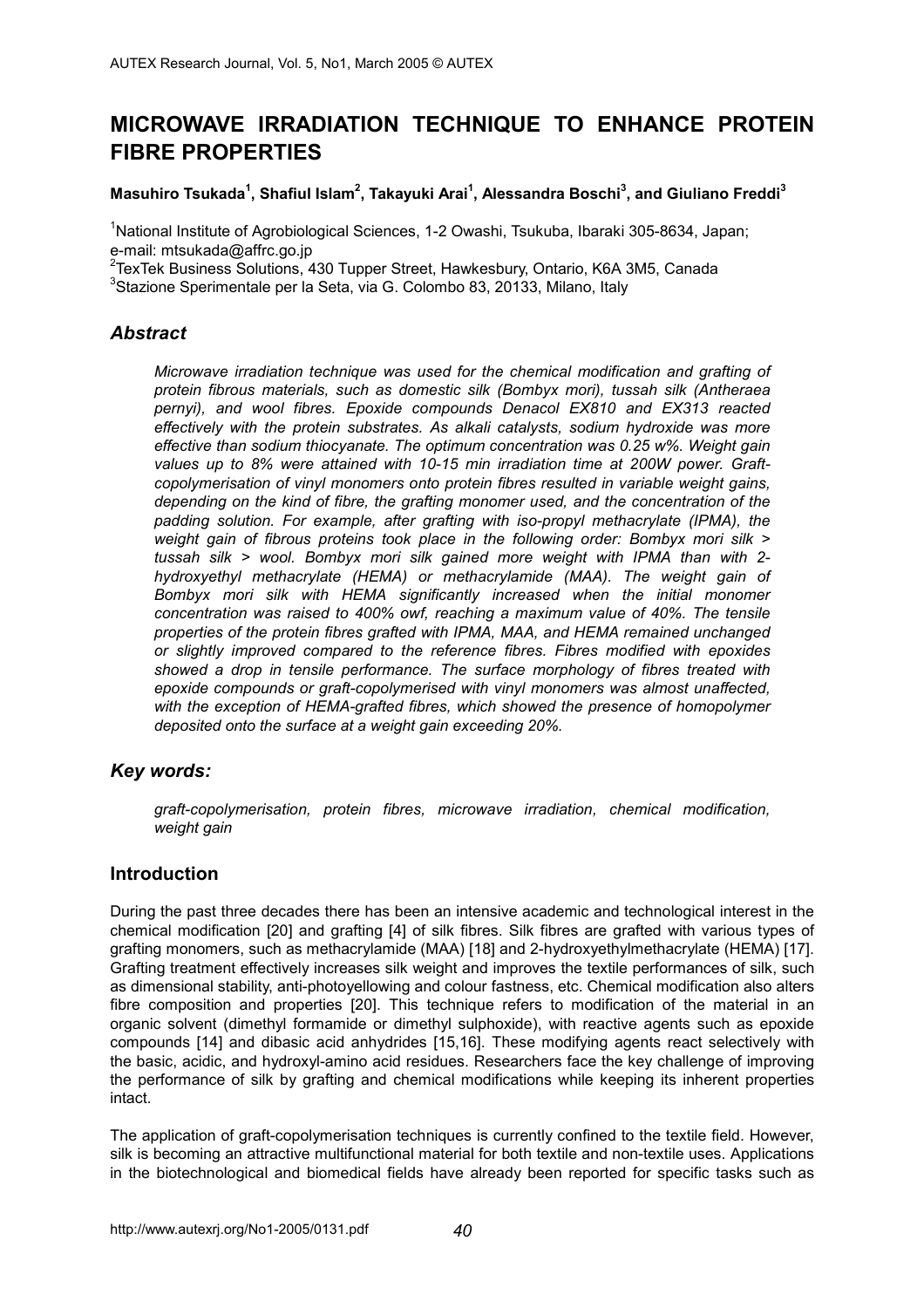enzyme immobilization and sutures [5-11]. Both grafted and chemically modified silk fibres exhibit desirable characteristics, and appear potentially suitable for diverse applications.

Conventional grafting and chemical modification techniques require significant time and energy. The temperature is incrementally increased from room to reactive temperature, usually around 70-85°C, over approximately 45 min, and then kept constant for about 1-4 hours according to the required purposes. High temperature and long reaction time may have adverse effects on the fibre's intrinsic properties such as tensile performance, handle, and appearance. A novel approach intended to overcome these drawbacks has long been a matter of research. As an example, we demonstrated the viability of silk modification with epoxide compounds by the pad/batch method, and determined the optimum reaction conditions including NaOH concentration and reaction temperature [19]. In the pad/batch technique, the epoxide compound reacts at a significantly low temperature (as low as 40°C) for 24 hrs in a shielded polyethylene bag. The reactivity of target amino acid residues did not significantly differ from the results of conventional epoxide treatment at an elevated temperature. However, this system could be further improved by reducing the reaction's time span and cost.

The application of microwave (MW) techniques within the textile industry, although somewhat slow and still rather limited, is finding its way into numerous uses in production plants [1]. MW technology uses electromagnetic waves that pass through material and cause its molecules to oscillate. MW energy is not absorbed to any degree by non-polar materials, while polar water molecules held within a polymeric matrix do absorb energy very efficiently, thus becoming heated. The main MW functionalities provided for the industry are heating, drying, conditioning, bleaching, dyeing, finishing, and sterilising. Applications have been developed for knit, woven, non-woven and laundering industrial facilities. The most important advantages offered by MW technology are increased throughput and productivity, higher energy efficiency of processes, savings of energy, improved quality of textile goods. MW irradiation has also been proposed as an effective method for controlling insect pests in museums and for de-infestation of contaminated fabrics of artistic and historical interest [12].

The goal of the current research is to develop new and effective techniques for grafting and chemical modification of protein fibres by using MW irradiation. After using epoxide compounds, isopropyl methacrylate (IPMA) and popular grafting monomers such as HEMA and MAA, the optimum conditions for grafting and modification were determined. Finally, the physical and morphological properties of the fibres modified and grafted in this way were compared with those obtained by conventional modification and grafting techniques. Despite significant development in conventional grafting and chemical modification techniques, a simple and effective system is of interest from the standpoints of energy conservation and cost effectiveness. This research reveals an effective technique for replacing conventional high-energy reaction systems.

# **Experimental**

## **Materials**

*Bombyx mori* silk fibroin (Bm-SF) fibres were degummed with an aqueous solution of 0.7% Marseille soap (w/v) at 98°C for 1hr. The yarn was thoroughly rinsed several times with running water, and then dried at room temperature before being used as grafting substrates. Wild tussah silk fibroin fibres from *Antheraea pernyi* (Ap-SF) silkworm were used as grafting and chemical modification substrates after removing sericin by alkaline degumming. Wool (Wo) fibres, were cleaned by an acetone/ethanol mixture system in a Soxhlet extractor for 12 hrs, then rinsed with distilled water, dried to a constant weight and conditioned in air at room temperature.

2-hydroxyethyl methacrylate (HEMA) and methacrylamide (MAA), purchased from Wako Pure Chemical Industries, Ltd were used without further purification. Isopropyl methacrylate (IPMA) was purchased from Mitsubishi Rayon. The epoxide compounds Denacol EX810 (ethylene glycol diglycidyl ether) and EX 313 (glycerol polyglycidyl ether, mixtute of di- and tri-substituted glycerol) were purchased from Nagase Chemtechs Co. Ltd (Tatsuno City, Hyōdo, Japan) and used without further purification.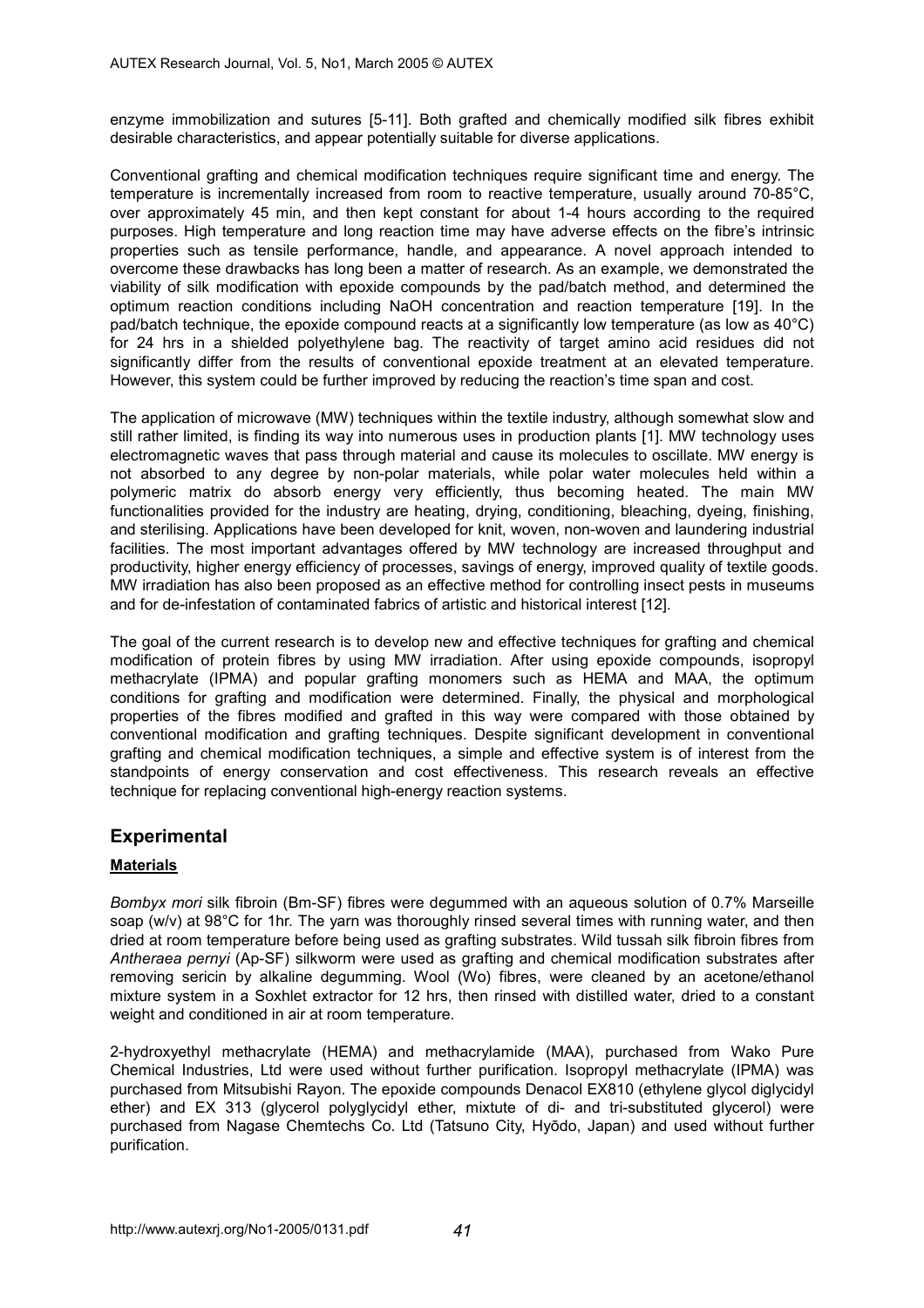Conventional graft-copolymerisation of vinyl monomers and chemical modification with epoxides were performed as reported elsewhere [4,20].

For MW-assisted reaction of epoxide compounds, fibres (300 mg) were preliminarily immersed into an aqueous solution (20ml) of EX313 or EX810 (12-26 w%), containing NaOH (up to 0.33 w%), and isopropyl alcohol (15 w%). Samples were then padded to an approximate 100% wet pick-up, sealed in a polyethylene bag to prevent solvent evaporation, and irradiated in a MW oven (Mitsubishi Electronic), at 200W power, for differing reaction times, up to 20 min. At the end of the reaction, the samples were washed with boiling acetone for 30 min to remove any unreacted monomer and oligomer, thoroughly rinsed with distilled water, and finally dried at room temperature.

For MW-assisted graft-copolymerisation, fibres (258 mg) were immersed for approximately 5 min, at room temperature, into an aqueous solution (20ml) containing differing amounts of grafting monomer (up to 400% owf) and 2.1 w% ammonium persulphate (APS). The pH was adjusted to 3 with formic acid. Padding conditions, MW irradiation parameters, and after-treatments were the same as for reaction with epoxides.

### **Measurements**

The percentage of the fibres' weight gain and the reaction efficiency were calculated as follows:

| Weight gain (%) = $[(W_2-W_1)/W_1]$ × 100   | [A] |
|---------------------------------------------|-----|
| Efficiency (%) = $(W_2-W_1)/W_3 \times 100$ | [B] |

where  $W_1$ ,  $W_2$ , and  $W_3$  denote the weight of the original sample, that of the same sample after grafting or chemical modification, and that of the grafting or chemical modification agent, respectively.

Equilibrium moisture regain was determined under standard testing conditions at 20°C and 65% relative humidity (RH).

Tensile properties were measured with an automatic tensile testing machine (Tensilon UTM-II, Toyo Baldwin Co, Ltd.) under standard testing conditions. Each value is the average of 20 measurements. The constant drawing rate of the sample is 10 min/min, the load at full scale is 500g, the sample length is 10cm, the chart speed is 200 mm/min and the strain rate is 40 mm/min.

Surface morphology was examined with a Stereoscan 440 (LEO Electronic Microscopy Ltd.) scanning electron microscope at 10 kV acceleration voltage, after gold coating.

# **Results and Discussions**

### **Chemical modification with epoxide compounds**

The optimum conditions of irradiation time and alkali concentration were determined for chemical modification of Bm-SF with epoxide compounds. Two commercial epoxides, Denacol EX810 and EX313, were used as modifying agents. It has been reported that the preliminary treatment of protein fibres with alkaline salts exerts a catalytic action and is conducive to enhancing the reactivity of epoxides [13]. NaSCN has often been used as a catalyst to promote the reaction of epoxides with protein fibres. Preliminary tests showed that NaOH was more effective than NaSCN in increasing the weight gain in the MW radiation system used in the present study (data not shown). However, there is a potential risk that alkali affects the physical properties of fibres. Hence, the optimum NaOH concentration was determined in order to maximise the reaction yield and to prevent the mechanical deterioration of fibres. Figure 1 shows that the weight gain of Bm-SF fibres with EX810 as the modifying agent increased with the increase in concentration of NaOH in the padding solution until 0.25 w%, and then remained almost constant, or decreased slightly. These results confirm that a mild concentration of NaOH of 0.2-0.25 w% is preferable for the MW-assisted chemical modification of silk.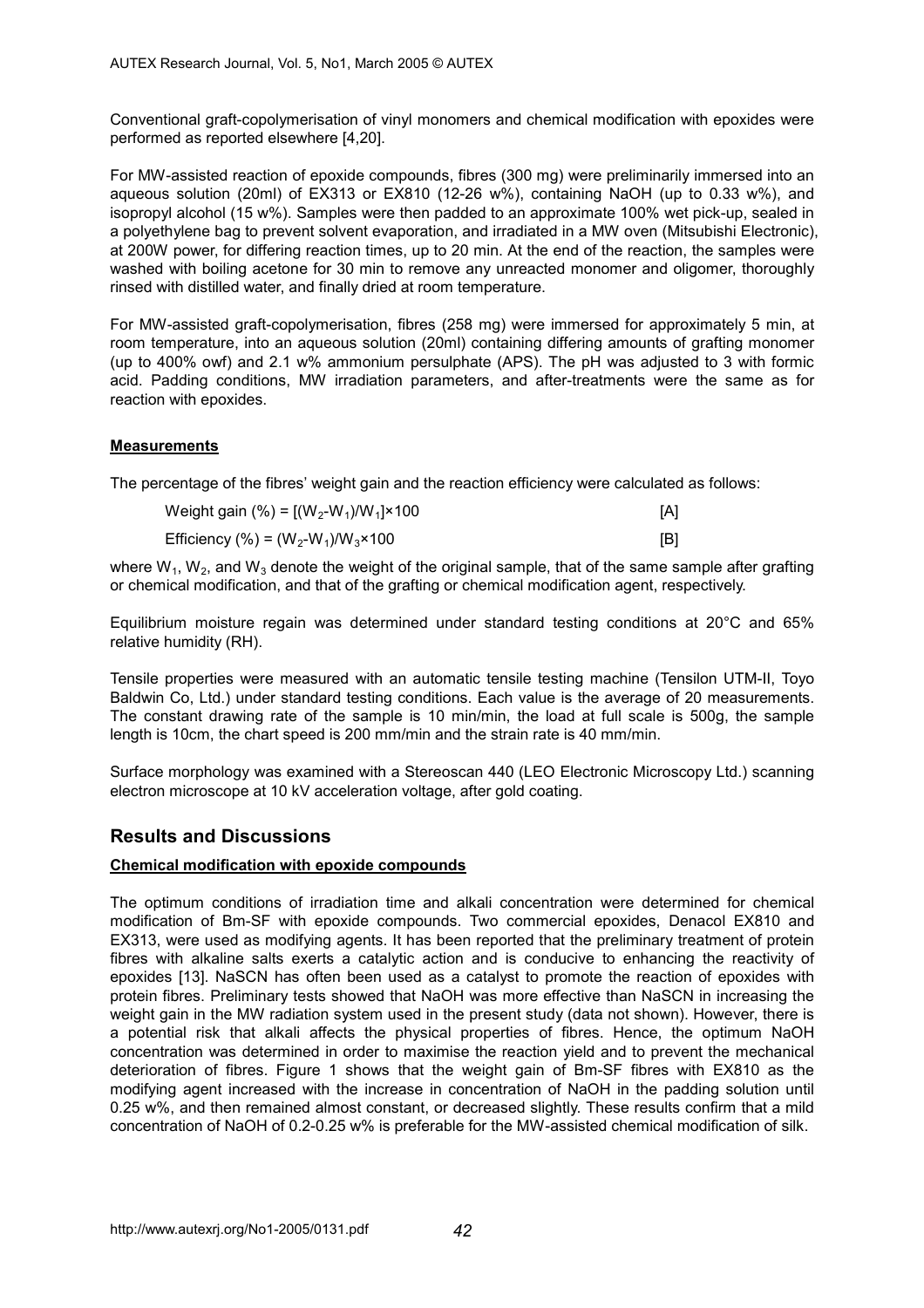

**Figure 1**. Weight gain of Bm-SF with the epoxide compound EX810 (12 w%) as a function of the NaOH concentration in the reaction system. EX810 concentration: 12 w%; wet pick-up: 100%; MW power: 200W; reaction time: 15 min

The kinetics of the reaction of epoxides EX810 and EX313 with Bm-SF fibres was studied as a function of MW irradiation time. As shown in Figure 2, the weight gain increased gradually within 15 min of irradiation time, and then reached a plateau at about 5% and 8% weight gain for EX810 and EX313 respectively. Equilibrium was attained in a relatively short reaction time, whose span is restricted to only 15 min. Moreover, both epoxides displayed similar values of optimum irradiation time. The higher weight gain obtained with EX313 is mainly attributable to the slightly higher initial concentration of the modifying agent (18 w% for EX313 and 12 w% for EX810). The higher the epoxide concentration in the padding solution, the higher the uptake of the epoxide onto the fibres, and so the higher the yield of the reaction.



**Figure 2**. Weight gain of Bm-SF with the epoxide compounds EX313 (18 w%) and EX810 (12 w%) as a function of the irradiation time. NaOH concentration: 0.25 w%; wet pick-up: 100%; MW power: 200W

It is interesting to compare the reaction efficiency of epoxide compounds used under conventional and MW-assisted reaction conditions. Table I shows that in the conventional reaction system, the efficiency after 1 h of reaction was quite low, reaching about 12-13%. On the other hand, in the MW-assisted reaction system, where the amount of modifying agent available for the reaction is only that absorbed during padding, the efficiency doubled after only 5 min and was about 3.5 times higher at 25 min of reaction time. These results are of key interest with regard to developing more effective reaction systems for the chemical modification of silk fibres.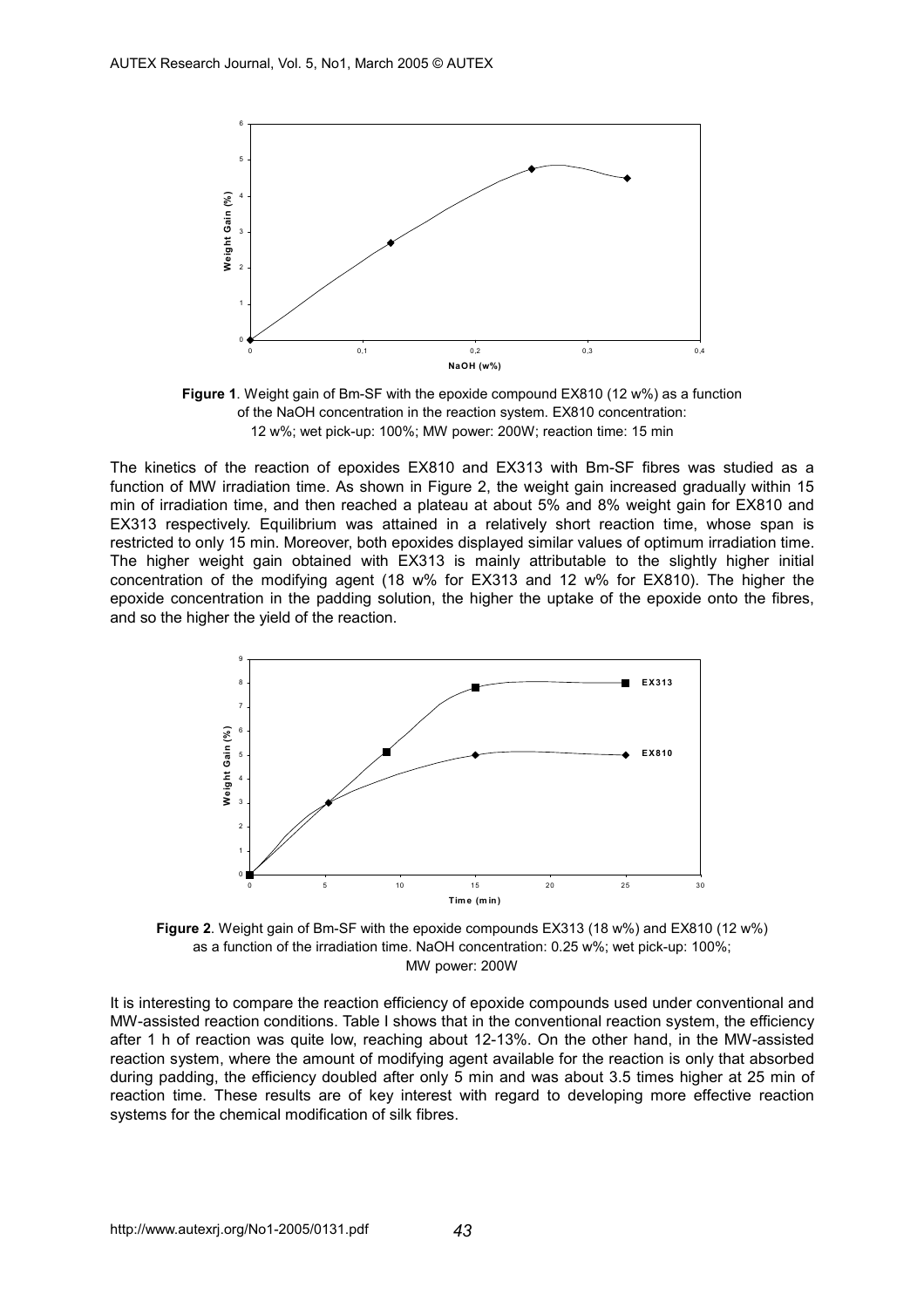| Epoxide<br>compounds<br>and grafting<br>monomers | Reaction system             | Reaction time<br>(min) | Weight gain<br>(% ) | Efficiency<br>(% ) |
|--------------------------------------------------|-----------------------------|------------------------|---------------------|--------------------|
| EX810                                            | <b>MW</b>                   | 5                      | 3.0                 | 26                 |
|                                                  |                             | 25                     | 5.0                 | 41                 |
|                                                  | Conventional <sup>(1)</sup> | 60                     | 12.3                | 12                 |
| EX313                                            | <b>MW</b>                   | 5                      | 3.0                 | 27                 |
|                                                  |                             | 25                     | 8.0                 | 49                 |
|                                                  | Conventional <sup>(1)</sup> | 60                     | 13.1                | 14                 |
| <b>HEMA</b>                                      | <b>MW</b>                   | 20                     | 32.0                | 95                 |
|                                                  | Conventional <sup>(2)</sup> | 60                     | 48.0                | 80                 |
| <b>MAA</b>                                       | <b>MW</b>                   | 10                     | 3.5                 | 48                 |
|                                                  | Conventional <sup>(2)</sup> | 60                     | 33.0                | 54                 |

**Table 1.** Reaction efficiency of the MW-assisted modification and grafting systems (fibre: Bm-SF)

*(1)Reaction conditions: padding with NaSCN 8.1g/l; 5 w% epoxide in tetrachloroethylene; material-to-liquor ratio 1:20; temperature: 75°C. (2)Reaction conditions: 60% owf monomer; pH 3; 1.8 w% APS; material-to-liquor ratio 1:15; temperature: 80°C.* 

The MW-assisted reaction system was used for the chemical modification of other protein fibres, such as tussah silk (Ap-SF) and wool (Wo). In preliminary experiments with EX313 as the modifying agent, Ap-SF and Wo fibres showed weight gain values of 3.0% and 7.3% respectively after 8 min of reaction time, under a MW irradiation power of 200 W. The weight gain of the different protein fibres with EX313 took place in the following order: Wo  $\leq$  Bm-SF > Ap-SF. It is interesting to note that Ap-SF exhibited a lower reactivity towards the epoxide compound than Bm-SF, in good agreement with previously reported results [3,19]. In fact, when the two kinds of fibres were treated with ethylene glycol diglycidyl ether by the pad-batch method, which implies a preliminary padding step followed by batching for several hours, during which time the reaction develops, the weight gain of Bm-SF was twice as high as that attained by Ap-SF.

### **Graft-copolymerisation with vinyl monomers**

Bm-SF, Ap-SF, and Wo fibres were graft-copolymerised with different vinyl monomers, i.e. HEMA, MAA, and IPMA. The results obtained are summarised in Figure 3. The Bm-SF/HEMA grafting system resulted in higher weight gain values, which reached a maximum of 40%. In particular, the higher the monomer concentration in the padding solution, the higher the yield of the reaction, in good agreement with the previously discussed results on epoxides. The amount of monomer available for the reaction is that absorbed by the fibres during the padding step. Hence, this parameter is expected to play a critical role in the MW reaction system. Moreover, the properties of the fibre substrate subjected to grafting have to be carefully considered as well. In fact, Ap-SF also attained noticeable weight gain values with HEMA. However, the increase in the monomer concentration from 200% to 400% owf in the padding solution did not result in a parallel increase of weight gain as in the case of Bm-SF, suggesting that under experimental conditions the adopted Ap-SF fibres had already reached an equilibrium.

The dependence of the yield of the grafting reaction on the properties of the fibre substrate is further confirmed by the results of IPMA grafting. By using the same experimental conditions, the yield of grafting was in the following order: Bm-SF > Ap-SF > Wo. It appears that MW irradiation is specially and significantly effective for Bm-SF fibre compared with Ap-SF and Wo.

MAA and HEMA are particularly interesting as grafting agents because they are extensively used on an industrial scale for Bm-SF fibre weighting [4]. MAA is mainly used because it offers several advantages over other vinyl monomers. It is hygroscopic in nature, and it allows weighting of silk over a wide range of weight gain values, without the drawbacks often encountered with other grafting agents, i.e. solution and/or surface homopolymerisation. Moreover, MAA-grafted silk fibres maintain the typical silk-like handle and drape, exhibit improved comfort owing to the increased hygroscopicity,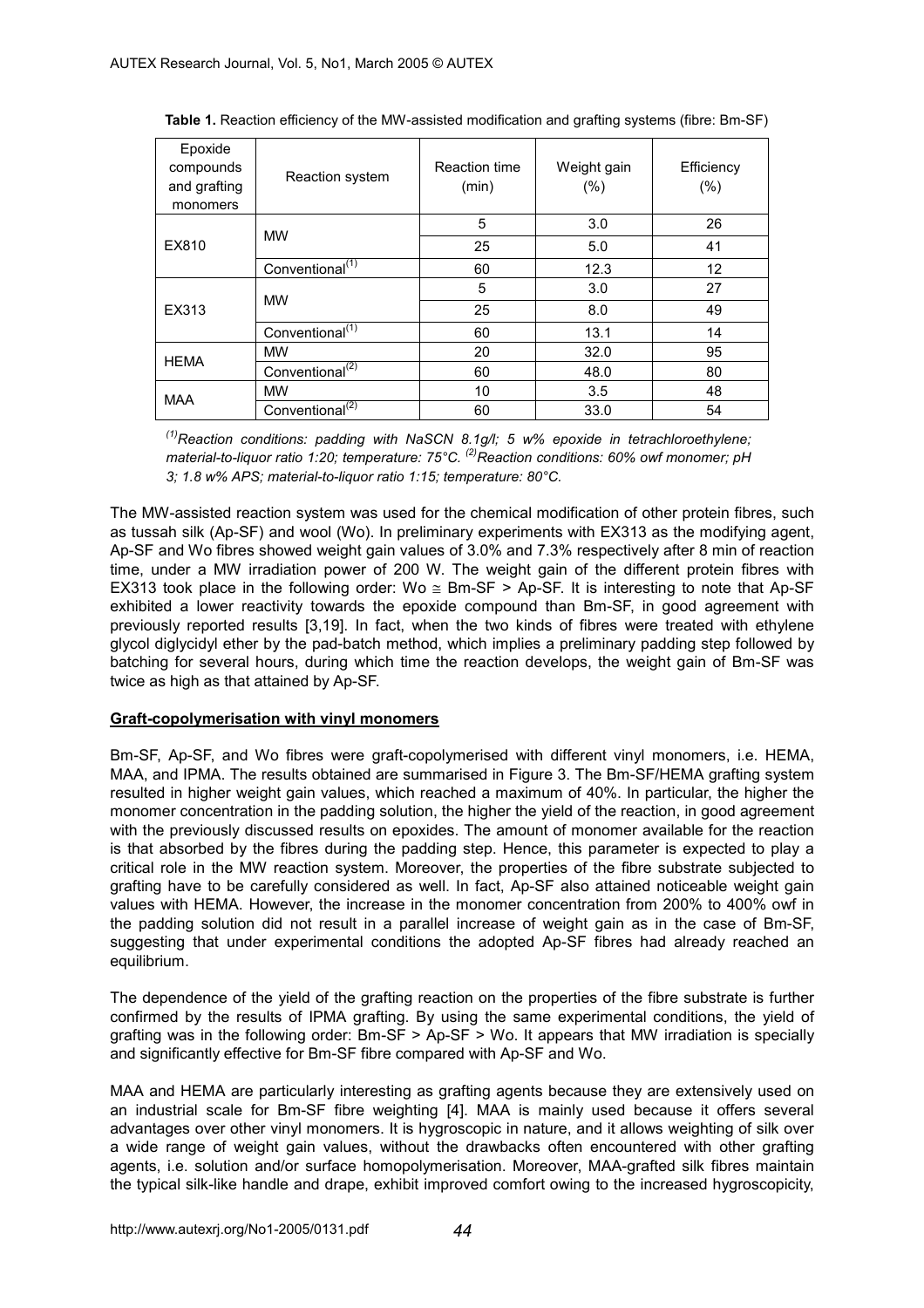and their easy-care properties (oil repellency, rub resistance, dimensional stability, washing and rubbing fastness, etc.) are significantly improved. For these reasons we considered that it would be of interest to test the performance of MAA under the conditions of the MW grafting technique. As shown in Figure 3, by using the same monomer concentration in the padding solution, MAA resulted in lower grafting yield than HEMA. These preliminary results seem to suggest that the MW grafting system is less effective than the conventional one when MAA is used as the grafting agent. Further studies are needed, aiming at optimising the MW grafting technique with MAA in order to attain a level of efficiency adequate for industrial application.



**Figure 3**. Weight gain of various protein fibres grafted with different vinyl monomers. The number in the sample label indicate the concentration of the grafting agent (expressed as w%) in the padding solution. Wet pick-up: 100%; MW power: 200W; reaction time: 15 min

In conventional grafting, the weight gain attained for Bm-SF fibres is usually around 30-80%, while the maximum weight gain value allowed by the MW irradiation technique was 40% with HEMA, even at a very high monomer concentration of 400% owf in the padding solution. Although the grafting efficiency was high (see: Table I), the relatively low weight gain attained could be a drawback for the industrial implementation of this innovative grafting technique. To overcome these drawbacks, further optimisation of the grafting conditions is needed. Additionally, suitable processing procedures could be implemented, such as to carry out repeating padding/MW curing steps in order to enhance the grafting yield up to the desired level.

### **Tensile properties**

Tensile properties of fibres are an important measure of the significance of grafting and chemical modification, since they are sensitive to the changes induced by these treatments. Table II lists the results of strength, elongation at break, and the energy of Bm-SF, Ap-SF, and Wo fibres treated with different epoxides and grafting agents by using the MW irradiation technique. Referring to the tensile properties of protein fibres grafted with different vinyl monomers, the values of strength remained almost unchanged or tended to increase, elongation at break decreased slightly, and the values of energy changed accordingly. It is interesting to note that the above changes were almost independent of the kinds of fibre and grafting agent used. These results suggest that the tensile properties of grafted protein fibres were not significantly affected by the treatment conditions of the MW irradiation technique.

With reference to the tensile properties of the fibre samples subjected to epoxide reaction, the data listed in Table II is indicative of a drop of strength and elongation, irrespective of the type of fibre and weight gain. This effect could be partly attributed to the strong alkaline reaction of the padding solution used to impregnate the fibres. The sharp increase in the local fibre temperature during MW curing probably enhanced the hydrolytic attack of alkali towards the sensitive protein fibres, causing the observed drop of the tensile properties. These observations are of chief importance because they highlight the need for further improvements to the MW-assisted chemical modification technique. These may entail the substitution of NaOH with another salt of a better performance, as regards the balance between the strength of the alkaline reaction and of the catalytic activity.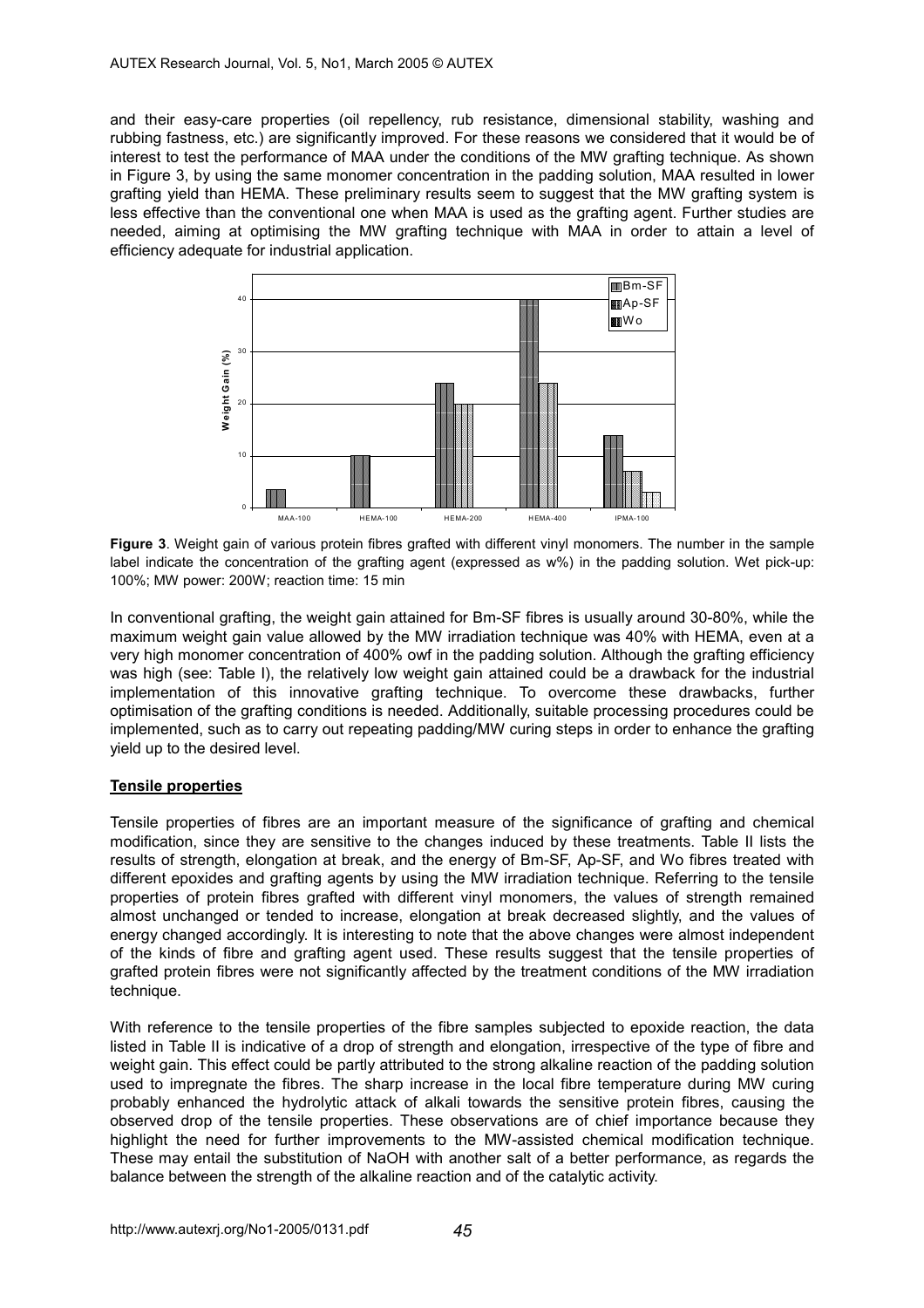| Sample            | Weight gain<br>$(\% )$ | Breaking load<br>(gf) | Elongation<br>$(\% )$ | Energy<br>(gf x mm) |
|-------------------|------------------------|-----------------------|-----------------------|---------------------|
| Bm-SF control     | $=$                    | $423 \pm 2.9$         | $18.0 \pm 1.2$        | $2138 \pm 351$      |
| <b>Bm-SF HEMA</b> | 10                     | $479 \pm 14.4$        | $17.0 \pm 0.7$        | $3190 \pm 365$      |
| <b>Bm-SF HEMA</b> | 24                     | $453 \pm 18.3$        | $17.6 \pm 0.7$        | $2849 \pm 316$      |
| Bm-SF MAA         | 3.5                    | $487 \pm 13.2$        | $18.1 \pm 0.6$        | $3352 \pm 317$      |
| Bm-SF EX313       | 1.8                    | $379 \pm 47.0$        | $14.9 \pm 2.6$        | $1952 \pm 111$      |
| Ap-SF control     | $=$                    | $182 \pm 7.3$         | $31.8 \pm 0.8$        | $1901 \pm 163$      |
| Ap-SF HEMA        | 20                     | $230 \pm 7.2$         | $26.8 \pm 0.7$        | $2081 \pm 103$      |
| Ap-SF IPMA        | 7                      | $225 \pm 10.5$        | $29.1 \pm 0.8$        | $2099 \pm 139$      |
| Ap-SF EX313       | 3                      | $177 \pm 13.0$        | $26.5 \pm 1.5$        | $1753 \pm 286$      |
| Wo control        | $=$                    | $272 \pm 3.3$         | $28.8 \pm 2.8$        | $4110 \pm 770$      |
| Wo IPMA           | 3                      | $273 \pm 19.2$        | $25.0 \pm 3.3$        | $3636 \pm 386$      |
| <b>Wo EX313</b>   | 7.3                    | $209 \pm 20.0$        | $16.0 \pm 2.7$        | $2676 \pm 701$      |

**Table 2**. Tensile properties of protein fibres grafted or chemically modified by the MW irradiation technique

### **Surface morphology**

The surface morphology of Bm-SF fibres grafted or chemically modified by using the MW technique is shown in Figure 4. Below 10% weight gain, the fibres did not display any significant difference compared to the control sample (Figure 4(a) and 4(b)).



**Figure 4.** SEM pictures of Bm-SF fibers grafted or modified by the MW technique: (a) EX313, 1.8% w.g.; (b) MAA, 3% w.g.; (c) IPMA, 14% w.g.; (d) HEMA, 24% w.g

The surface was smooth and clean, irrespective of the kind of vinyl monomer or epoxide compound used. Increasing the weight gain above 10%, localised deposits of foreign matters appeared on the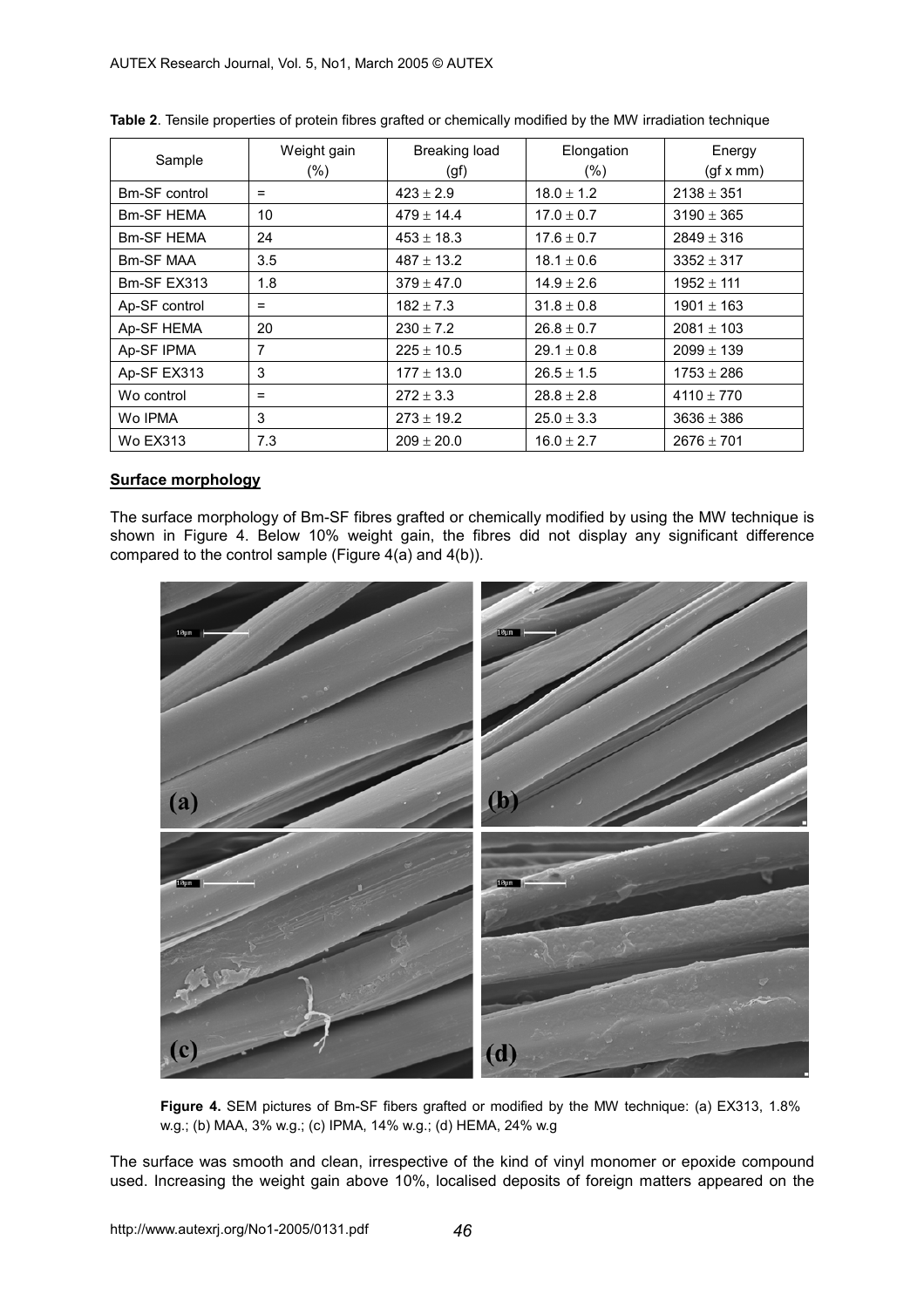fibre surface (Figure 4(c)). HEMA grafted Bm-SF fibres with weight gain higher than 20% displayed the presence of homopolymer deposition randomly distributed onto the fibre surface (Figure 4(d)). This is a well-known phenomenon which has also been observed in conventional grafting, especially when the weight gain exceeded 50% [2]. Similar features were detected on Ap-SF fibres grafted with HEMA, as shown in Figure 5(b). Wool grafted with IPMA showed no significant change in the characteristic morphological features of the fibre surface (Figure 6).



**Figure 5.** SEM pictures of Ap-SF grafted by the MW technique: (a) IPMA, 7% w.g.; (b) HEMA, 20% w.g



**Figure 6.** SEM picture of wool fibres grafted with IPMA, 3% w.g

# **Conclusions**

By using the MW irradiation technique, silk and wool fibres were effectively grafted or chemically modified with a range of vinyl monomers and epoxide compounds. The tensile properties and surface morphology of protein fibres graft-copolymerised with different vinyl monomers demonstrated that there was no significant deterioration of the intrinsic fibre properties, even at high weight gains. Fibres modified with epoxides showed a drop in the tensile performance, mostly attributable to the alkaline pre-treatment with the catalyst. In general, the properties of the fibres treated under the MW-assisted procedure are similar or even better than those of the fibres grafted or modified by using the conventional technique.<sup>1,2</sup> This is probably due to the significantly shorter reaction time, usually less than twenty minutes, which is one of the most important modification features of the MW irradiation technique, because it reduces the extent of the physico-chemical stresses to which the fibres are exposed during the conventional batch treatments.

Considering the shortcomings, the weight gain is usually lower than that obtained by conventional techniques. Further studies are necessary to optimise the procedures for grafting or chemical